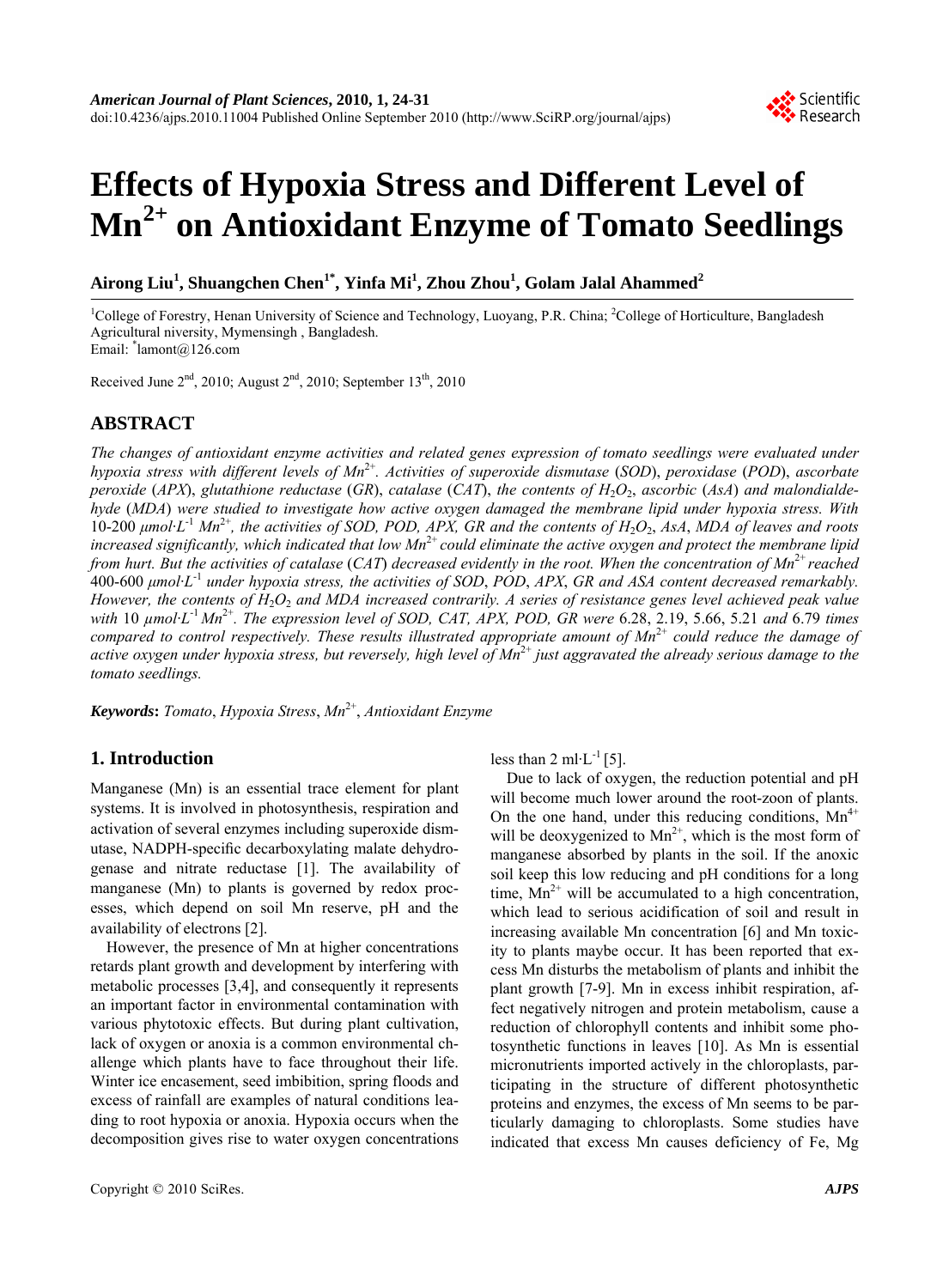and Ca [11,12] and induces inhibition of chlorophyll biosynthesis and a decline in the photosynthetic rate [13,14].

Research indicates that the degree of cell damage under heavy metal stress depends on the rate of ROS formation and on the efficiency and capacity of detoxification and repair mechanisms. ROS were partially reduced forms of atmospheric oxygen and under normal conditions their production in cells was low and tightly controlled [15]. Stress that disrupts the cellular homeostasis, including heavy metal toxicity, can enhance the production of ROS and increase the steady-state level of  $H_2O_2$  up to 30-fold [16]. The degree of cell damage under heavy metal stress depends on the rate of ROS formation and on the efficiency and capacity of detoxification and repair mechanisms. Many other proteins require metal ions for their catalytic activities and contain metal binding sites making these enzymes highly susceptible to site specific metal-catalyzed oxidation. Any system capable of producing  $H_2O_2$  and of reducing  $Fe^{3+}$  or  $Cu^{2+}$  can provoke this type of oxidative modification and convert some amino acid residues to carbonyl derivates [17]. This mechanism of oxidative damage could be relevant with Cu and Mn toxicity. Metal-catalyzed oxidation of proteins has been implicated in the marking of proteins for subsequent proteolytic degradation [18].

Tomato (*Solanum lycopersium* Mill.) plants are very sensitive to water flooding or excess of rainfall, which can easily produce root-zoon hypoxia stress and reducing conditions. So Mn toxicity is incidental to the tomato plants during growing season. Previous researches had mainly focused on plant growth and chlorophyll fluorescence in plants [12]. However, little work has been done to determine the antioxidant enzyme activity and related genes expression.

The objectives of this study were to identify changes in activities of SOD, POD, CAT, APX, GR and their gene expressions, along with the contents of ASA,  $H_2O_2$ and MDA in tomato seedlings leaves and roots under hypoxia stress with different level of  $Mn^{2+}$ .

#### **2. Material and Methods**

## **2.1. Plant Materials and Treatment Conditions**

The experiments were carried out in a greenhouse of Henan University of Science and Technology. Tomato seeds (*S. lycopersium* Mill. cv. Zhongza 9) were sown in growth medium containing a mixture of peat and vermiculite (7:3, v:v) in trays. When the first true leaf fully expanded, groups of eight seedlings were transplanted into a container (40 cm  $\times$  25 cm  $\times$  15 cm) filled with Hoagland nutrient solution. When the seedlings reached 5 leaves, they were transferred to 10 L plastic pots containing aerated full nutrient solution, six seedlings per pot, pH was maintained close to 6.5 by adding diluted  $H_2SO_4$ or KOH.

After 7 days of pre-culture, the plants were treated with 10 μM  $Mn^{2+}$  concentration (normal  $Mn^{2+}$ ) and 200 μM, 400 μM, 600 μM Mn<sup>2+</sup> concentration (excess Mn<sup>2+</sup>) (supplied with  $MnSO<sub>4</sub>$ ) and two level of dissolved oxygen (DO) with about 8.0-8.5 mg·L<sup>-1</sup> at a normal level and about  $0.9-1.1$  mg·L<sup>-1</sup> at a low level.

The experiments seedlings were subjected to hypoxia by flushing nutrient solution with  $N_2$  gas for 10 days. The nutrient solution of control plants was continuously flushed with air with an air pump. Oxygen concentration in the vessels was monitored with an oxygen meter.

The normal DO  $(8.0-8.5 \text{ mg} \cdot \text{L}^{-1})$  was an optimum intensity and the low DO  $(0.9-1.1 \text{ mg} \cdot \text{L}^{-1})$  was suboptimum intensity for plant growth. The experiment had eight treatments: Mn<sup>2+</sup> 10 μM + normal DO; Mn<sup>2+</sup> 200 μM + normal DO; Mn<sup>2+</sup> 400 μM + normal DO; Mn<sup>2+</sup> 600 μM + normal DO;  $Mn^{2+}$  10  $\mu$ M + low DO;  $Mn^{2+}$  200  $\mu$ M + low DO;  $Mn^{2+}$  400 μM + low DO;  $Mn^{2+}$  600 μM + low DO. The experiment was arranged as a randomized, complete block design with four replicates, giving a total 64 pots. The growth conditions were as follows: photoperiod of 14/10 h (day/night), temperature of 25/17˚C (day/night), and photosynthetic photon flux density (PPFD) of 600  $\mu$ mol m<sup>-2</sup> s<sup>-1</sup>.

The youngest fully developed leaves and tender roots were rinsed carefully in water, dried with filter paper and used either immediately or frozen in liquid nitrogen for assays of antioxidant enzymes. ASA,  $H_2O_2$  and MDA contents were measured as soon as symptoms were extremely evident.

## 2.2. Determination of MDA and H<sub>2</sub>O<sub>2</sub> Contents **in Leaves**

The thiobarbituric acid (TBA) test, which determines malonaldehyde (MDA) as an end-product of lipid peroxidation in the leaves, was used to measure MDA. Leaves were homogenized and centrifuged in a potassium phosphate buffer (pH 7.8) for 20 min at 12,000 g, with 1 ml of the supernatant incubated in boiling water for 30 min. The tubes were placed in an ice bath to stop the reaction, after which the samples were centrifuged at 1500 g for 10 min and the absorption was read at 532 nm. The value for nonspecific absorption at 600 nm was measured simultaneously and then subtracted from  $OD_{532}$ . The extinction coefficient of 155 mM  $cm^{-1}$  was used to calculate the amount of the MDA-TBA complex.

The concentration of  $H_2O_2$  in leaves was measured by monitoring the absorbance of the titanium-peroxide complex at 415 nm, using the method of Brennan and Frenkel [19]. Absorbance values were quantified using a standard curve generated from known concentrations of  $H_2O_2$ .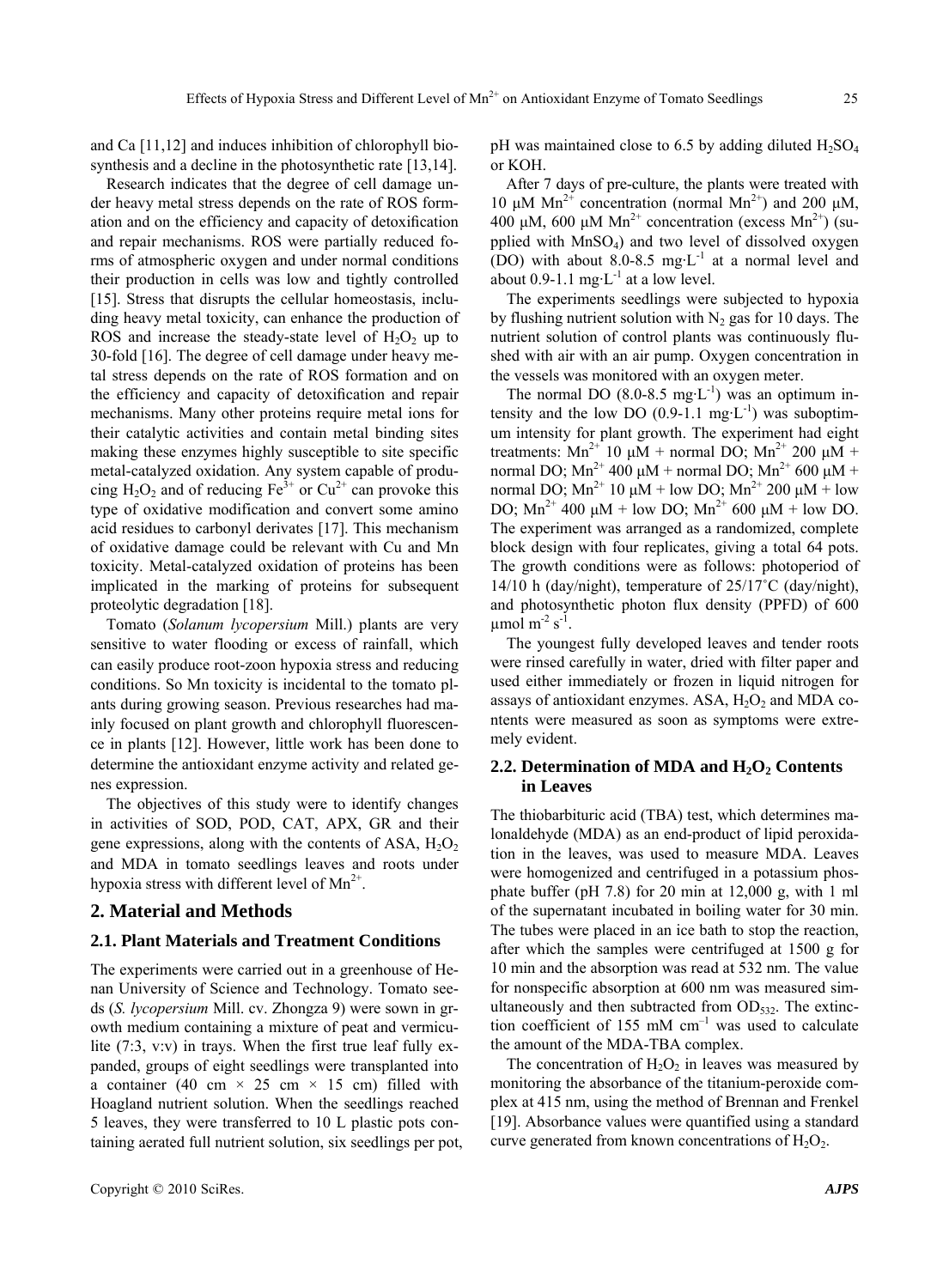## **2.3. Enzyme Extraction and Activity Assay**

For the enzyme assays, 0.3 g of leaf were ground with 3 ml ice-cold 25 mM HEPES buffer (pH 7.8) containing 0.2 mM EDTA, 2 mM AsA and 2% PVP. The homogenates were centrifuged at 4˚C for 20 min at 12,000 g and the resulting supernatants were used for the determination of enzymatic activity. A photochemical method published by Giannopolitis and Ries [20] was used to determine superoxide dismutase (SOD). One unit of SOD activity was defined as the amount of enzyme required to cause a 50% inhibition in the rate of p-nitro blue tetrazolium chloride reduction at 560 nm. Catalase (CAT) was measured in a reaction mixture containing 25 mM phosphate buffer (pH 7.0), 10 mM  $H_2O_2$ , and the enzyme. The decomposition of  $H_2O_2$  was determined at 240 nm (E  $= 39.4$  mM cm<sup>-1</sup>) [21].

APX activities were measured by a decrease in absorbance at 290 nm and an increase in absorbance at 265 nm according to Nakano and Asada [22]. Glutathione reducetase (GR) activity was measured according to Foyer and Halliwell [23], which depends on the rate of decrease in the absorbance of NADPH at 340 nm.

All data presented were the mean values of four replicates and were analyzed by Duncan's multiple new range tests using Origin Pro 7.5 and SAS software.

## **2.4. RNA Extraction and RT-PCR for Gene Expression Analysis**

Total RNA was isolated from eggplant leaves with 0.3% using TRIZOL reagent (Invitrogen) according to the manufacturer's instruction. Genomic DNA was removed with RNeasy Mini Kit (Qiagen).

The cDNA used as template for RT-PCR was synthesized using a RevertAid<sup>TM</sup> first strand cDNA Synthesis Kit (Fermentas) from 2 μg purified RNA. On the basis of mRNA or EST sequences, the gene-specific primers were shown in **Table 1** and used for amplification.

Quantitative real time PCR was performed using the iCycler  $iQ^{TM}$  Real-time PCR Detection System (Bio-Rad, Hercules, CA, USA). PCRs were performed using the SYBR Green PCR Master Mix (Applied Biosystems). The PCR conditions consisted of denaturation at 95˚C for 3 min, followed by 40 cycles of denaturation at 95˚C for 30 s, annealing at 58˚C for 30 s and extension at 72˚C for 30 s. A dissociation curve was generated at the end of each PCR cycle to verify that a single product was amplified using software provided with the iCycler  $iO^{TM}$ Real-time PCR Detection System. The identity of the PCR products was verified by single strand sequencing using MegaBACE 1000 DNA analysis system (Amersham Biosciences, USA). To minimize sample variations, mRNA expression of the target gene was normalized relative to the expression of the housekeeping gene actin. All experiments were repeated three times for cDNA prepared for two samples of eggplants leaves. The quantification of mRNA levels is based on the method of Livak and Schmittgen [24]. The threshold cycle (Ct) value of actin was subtracted from that of the gene of interest to obtain a ∆Ct value. The Ct value of untreated control sample was subtracted from the ∆Ct value to obtain a ∆∆Ct value. The fold changes in expression level relative to the control were expressed as 2-∆∆Ct.

| Gene       | Encoding protein                  | Accession no. | Primer pairs                                       |
|------------|-----------------------------------|---------------|----------------------------------------------------|
| SOD        | Superoxide dismutase              | AY262025.1    | F: GGCTTGCATACAAACCTGAA<br>R: CTGACTGCTTCCCATGACAC |
| CAT        | catalase                          | M93719.1      | F: GTCGATTGGTGTTGAACAGG<br>R: AGGACGACAAGGATCAAACC |
| cAPX       | cytosolic ascorbate<br>peroxidase | DO099420.1    | F: GACTCTTGGAGCCCATTAGG<br>R: AGGGTGAAAGGGAACATCAG |
| <b>POD</b> | peroxidase                        | DO099421.1    | F: TTAGGGAGCAGTTTCCCACT<br>R: AGGGTGAAAGGGAACATCAG |
| <b>GR</b>  | glutathione reductase             | AW033378      | F. TTGGTGGAACGTGTGTTCTT<br>R: TCTCATTCACTTCCCATCCA |
| actin      |                                   | AB199316      | F. TGGTCGGAATGGGACAGAAG<br>R: CTCAGTCAGGAGAACAGGGT |

**Table 1. Primers used for real-time RT-PCR assays.** 

F: forward primer; R: reverse primer.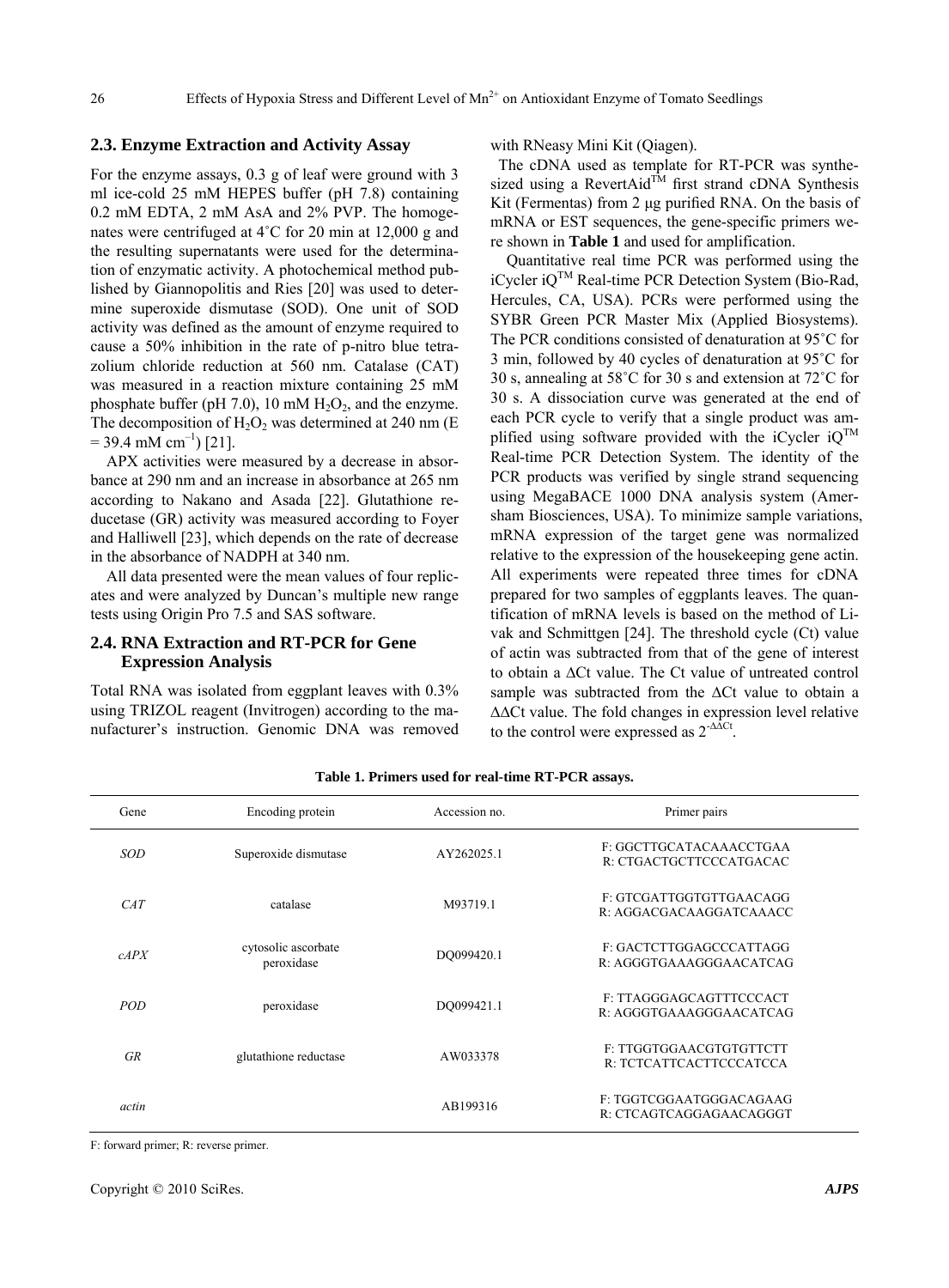### **3. Results**

## **3.1. Effects of Excess Mn under Hypoxia Stress on Activities of SOD, POD, CAT, APX and GR**

According to **Figure 1**, SOD activity under hypoxia conditions with 10-400  $\mu$ mol·L<sup>-1</sup> Mn<sup>2+</sup> greatly increased in the leaves and roots than aeration condition (**Figure 1**). Under hypoxia, SOD activity of tomato seedlings treated by 200  $\mu$ mol·L<sup>-1</sup> Mn<sup>2+</sup> reached maximum, which increased averagely by 194.5%, 206.9% in leaves and roots respectively.

Compared with aeration, SOD activity under hypoxia reduced greatly by 600  $\mu$ mol·L<sup>-1</sup> excess Mn<sup>2+</sup>, in the leaves and roots depressed by 27.3%, 43.13% (*P*<0.05) respectively. It showed that SOD activity could be greatly induced by 10-400  $\mu$ mol·L<sup>-1</sup> excess Mn<sup>2+</sup>, which could reduce the damage of  $O_2$  under hypoxia stress.



**Figure 1. Effects of excess Mn under hypoxia stress on activities of SOD, POD, CAT, APX and GR in tomato seedlings. Different letter indicates significant difference between treatments (***P* **< 0.05). The same is as below.** 

Copyright © 2010 SciRes. *AJPS*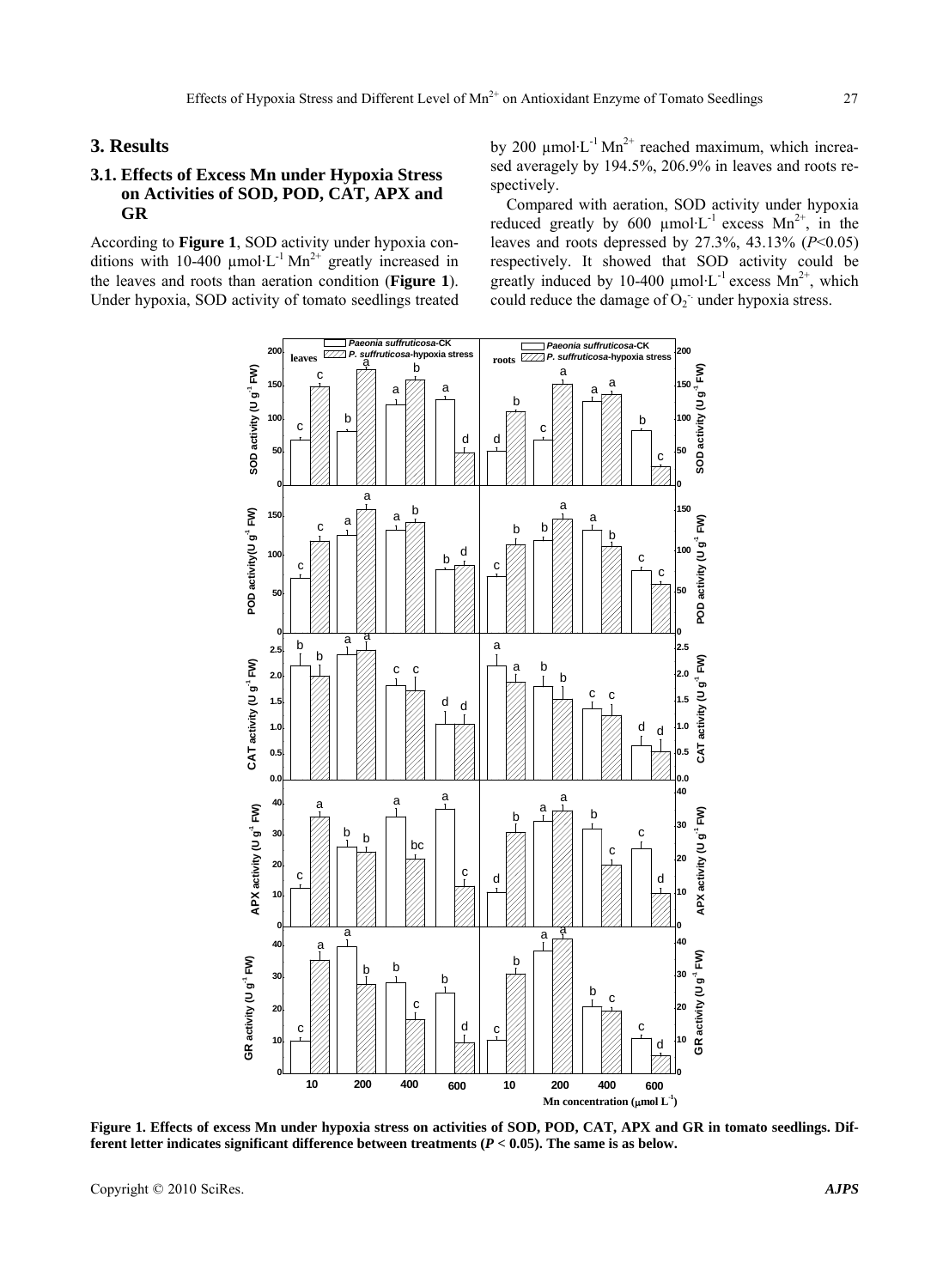POD activity in the leaves and roots were increased evidently under hypoxia conditions with  $10-200 \mu$ mol·L<sup>-1</sup> Mn2+ (**Figure 1**). However, POD activity were gradually decreasing with 200 to 600 umol $L^{-1}$  Mn<sup>2+</sup> under hypoxia stress. POD activity in the leaves and roots researched the highest point with 400  $\mu$ mol·L<sup>-1</sup> Mn<sup>2+</sup> under aeration conditions. POD activity under hypoxia in the roots was gradually lower than those of aeration with the increasing concentration of  $Mn^{2+}$ . But in the leaves, POD activity under hypoxia was kept nearly in the same level as those of aeration. Thus, it indicated that 200  $\mu$ mol·L<sup>-1</sup> Mn<sup>2+</sup> could eliminate the contents of  $O_2$  and  $H_2O_2$  produced by hypoxia stress, which could avoid  $O_2$  and  $H_2O_2$  reacting to form another serious kind of free radical .OH and reduced their harmfulness.

According to **Figure 1**, CAT activity in the leaves increased with the increasing  $Mn^{2+}$  concentration from 10 to 200 μmol·L<sup>-1</sup>. CAT activities enhanced averagely by 11.9%, 11.3% under aeration and hypoxia stress respectively. When  $Mn^{2+}$  was higher than 200 µmol·L<sup>-1</sup>, CAT activity in the leaves and roots both reduced with the increasing  $Mn^{2+}$  concentration. Moreover, with the same  $Mn^{2+}$  concentration, CAT activity in leaves and roots had no significant under aeration and hypoxia.

Varying tendency of APX activities in leaves had much difference from those in roots (**Figure 1**). Under aeration conditions, APX activities in the leaves increased obviously with the increasing of  $Mn^{2+}$ . But under hypoxia conditions, APX activities in the leaves reduced obviously with the increasing of  $Mn^{2+}$ . APX activity in the leaves under hypoxia were distinctly lower than those of aeration when  $Mn^{2+}$  was higher than 400 µmol·L<sup>-1</sup>.

APX activity in the roots had peak value when  $Mn^{2+}$ was 200  $\mu$ mol·L<sup>-1</sup>. When Mn<sup>2+</sup> was above 200  $\mu$ mol·L<sup>-1</sup>, APX activities in the roots reduced rapidly with the increasing of  $Mn^{2+}$  under hypoxia conditions. But under normal aeration conditions, the reducing tendency of APX activity was much gently.

When  $Mn^{2+}$  was less than 200  $\mu$ mol·L<sup>-1</sup>, APX activities of hypoxia in the roots were higher than those of aeration. At the concentration of 200  $\mu$ mol·L<sup>-1</sup> Mn<sup>2+</sup>, APX activities enhanced averagely by 237.9%, 208.4% in the roots under hypoxia and aeration respectively compared with the control respectively. When  $Mn^{2+}$  was higher than  $400 \mu$ mol·L<sup>-1</sup>, APX activities of hypoxia in the roots were evidently lower than those of aeration.

GR activity in the leaves enhanced obviously with the increase of  $Mn^{2+}$  under aeration conditions when  $Mn^{2+}$ was less than 200  $\mu$ mol·L<sup>-1</sup>, but it reduced obviously with the increasing of  $Mn^{2+}$  (**Figure 1**). When  $Mn^{2+}$  was 10  $\mu$ mol·L<sup>-1</sup>, GR activities in the leaves of hypoxia increased averagely by 243.9%, which were much higher than those of aeration. When  $Mn^{2+}$  was less than 200 µmol·L<sup>-1</sup>, GR activity under aeration or hypoxia conditions increased obviously with the increase of  $Mn^{2+}$  in the roots. When  $Mn^{2+}$  was higher than 200 µmol·L<sup>-1</sup>, GR activity under aeration or hypoxia conditions reduced obviously with the increase of  $Mn^{2+}$ . It could come to the conclusion that 200  $\mu$ mol·L<sup>-1</sup> Mn<sup>2+</sup> could effectively eliminate the harmfulness to the seedlings of free radical.

#### **3.2. Effects of Excess Mn under Hypoxia Stress on H2O2, MDA and ASA Content**

AsA activity in the leaves and roots increased obviously with the increase of Mn under aeration or hypoxia conditions when  $Mn^{2+}$  was less than 200 µmol·L<sup>-1</sup>, and AsA activity in the leaves and roots of hypoxia were much higher than those of aeration (**Figure 2**). The AsA activity in the leaves of hypoxia and aeration enhanced 262.1%, 226.9% respectively. AsA activity in the roots of hypoxia and aeration enhanced 312.1%, 261.2% respectively. However, when  $Mn^{2+}$  was higher than 400  $\mu$ mol·L<sup>-1</sup>, AsA activity in the leaves and roots of hypoxia were obviously lower than those of aeration. AsA activity in the leaves of hypoxia and aeration were reduced averagely by 10.2%, 57.5% respectively compared with the control and AsA activity in the roots of hypoxia and aeration were reduced averagely by 121.8%, 81.7% respectively compared with the control. Therefore, low level of  $Mn^{2+}$  could relieve the harmfulness from hypoxia stress, on the contrary, high level of  $Mn^{2+}$  could only make more serious.

As shown in **Figure 2**, contents of  $H_2O_2$  in the leaves and roots reduced when  $Mn^{2+}$  was less than 200 µmol·L<sup>-1</sup> and then increased obviously when  $Mn^{2+}$  was higher than 200  $\mu$ mol·L<sup>-1</sup> under hypoxia conditions. However, contents of  $H_2O_2$  in the roots raised all the way under aeration condition.

Under hypoxia, contents of MDA in the leaves and roots reduced at the critical point of 200  $\mu$ mol·L<sup>-1</sup> Mn<sup>2+</sup> and then increased (**Figure 2**). Under the conditions of other things being equal, the hypoxia contents of MDA in leaves and roots were much higher than those of aeration. Contents of MDA in the hypoxia leaves and roots, aeration leaves and roots increased by 246.1%, 157.7%, 396.7%, and 320.2% respectively. In term of hypoxia stress, 200-400  $\mu$ mol·L<sup>-1</sup> Mn<sup>2+</sup> could reduce the contents of MDA evidently and the contents of MDA in hypoxia leaves and roots were lowered by 57.9%, 52.2% than those of control. It indicated appropriate amount of  $Mn^{2+}$  could effectively alleviate the over-oxidation to the membrane lipid of cell under hypoxia.

## **3.3. Changes in Gene Expressions in Response to Mn2+ Levels under Hypoxia Stress**

To analyze the underlying molecular mechanisms for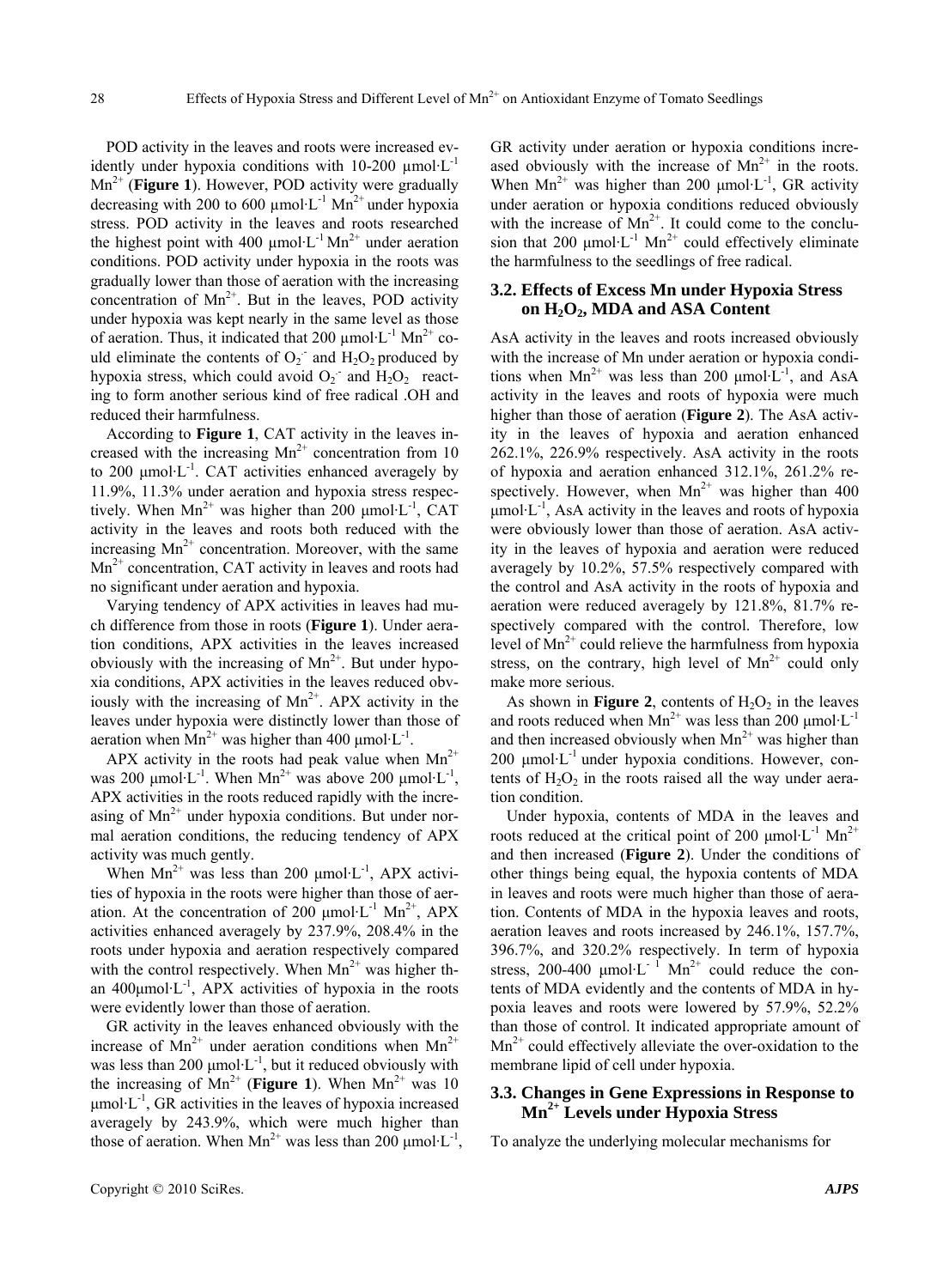

**Figure 2. Effects of excess Mn under hypoxia stress on content of ASA, H<sub>2</sub>O<sub>2</sub> and MDA in tomato seedlings.** 



**Figure 3. Changes in stress responsive genes expressions in**  response to Mn<sup>2+</sup> levels under hypoxia stress. Related genes **were analyzed by quantitative real time PCR using the genespecific primer pairs shown in Table 1. The data were obtained from three independent experiments. Each value in the graph shows mean with ± SD of three experiments.** 

hypoxia stress tolerance, we examined the effects of different  $Mn^{2+}$  concentrations on stress responsive genes expression.

As shown in **Figure 3**, the gene expression was inspired on the low level of  $Mn^{2+}$ , and a series of resistance genes level achieved peak value with 10  $\mu$ mol·L<sup>-1</sup> Mn<sup>2+</sup>. The expression level of *SOD*, *CAT*, *APX*, *POD*, *GR* were 6.28, 2.19, 5.66, 5.21 and 6.79 times compared to control respectively. And the expression level decreased in resistance genes with the increasing level of  $Mn^{2+}$ . The gene expression levels with excessive  $Mn^{2+}$  under hypoxia stress was less than the low level  $Mn^{2+}$ .

#### **4. Discussion**

Mn toxicity is one of important abiotic stresses in acidic soil [21], and affects some physiological and biochemical processes associated with plant growth and development [3,25]. Results of experiment in cucumber have shown that excess Mn inhibited plant growth [12]. It has been reported that the occurrence of Mn toxicity was closely related with Mg in muskmelon and Fe concentrations in lichen tissues [3,26]. Excess Mn significantly reduced the contents of Mg and Fe in cucumber leaves. The decrease in the contents of Mg and Fe may increase the SOD activity to hypoxia stress [21,27]. The antioxidant enzymes were important enzymes in preventing the oxidative stress in plants as is based on the fact that the activity of one or more of these enzymes in generally increased in plants when exposed to stressful conditions and this enhanced activity is related to increased stress tolerance [28,30].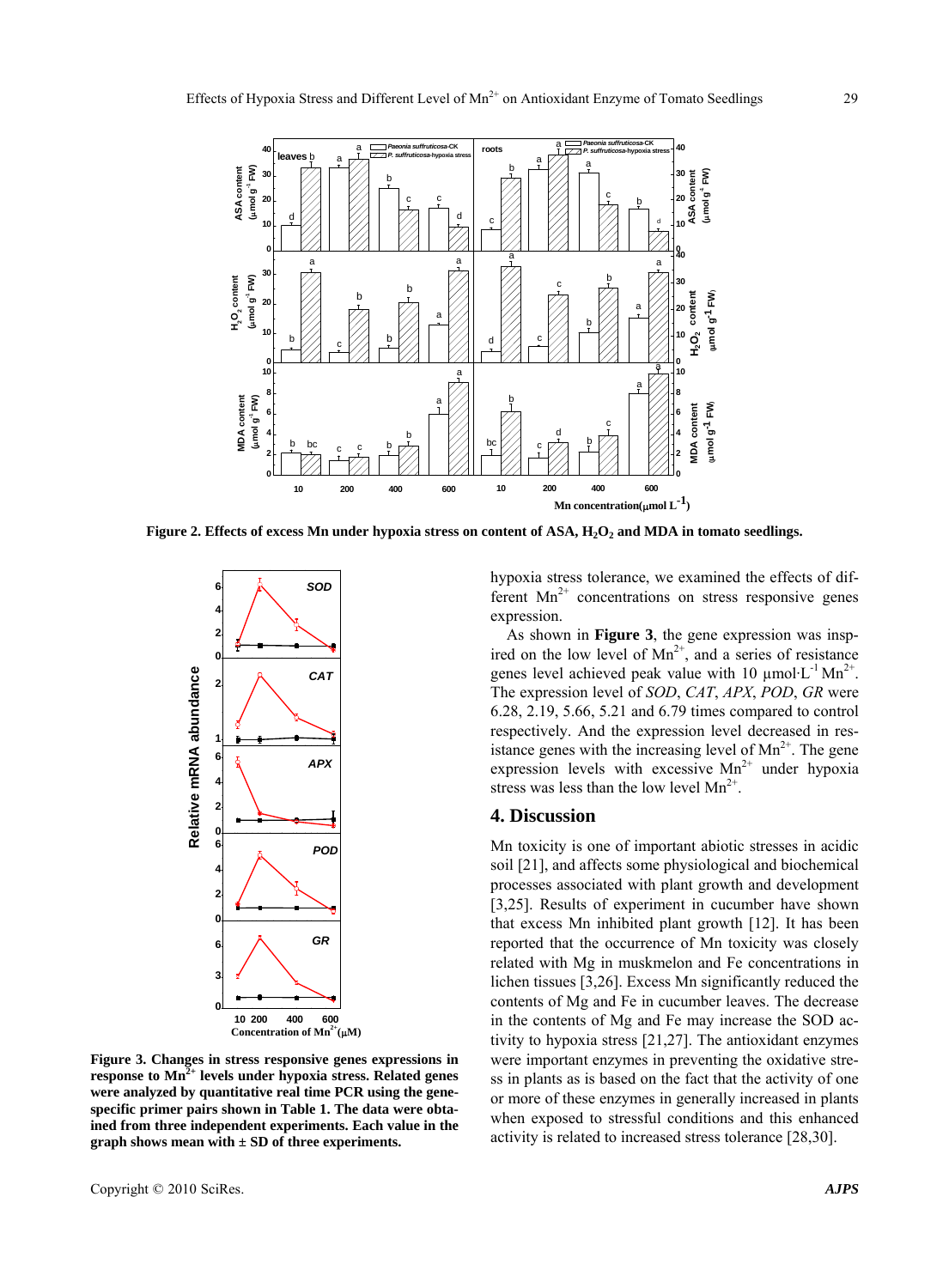The oxidative stress is a key component of environmental stress [31]. Various environmental stresses cause accumulation of  $H_2O_2$  in different tissue segments and the regulation of  $H_2O_2$  levels is of utmost importance in plant cell metabolism [32]. The enhancement of antioxidant enzymes activities was correlated with increased protection from damage associated with oxidative stress [33]. In the present experiment, excess Mn increased the activities of SOD, APX and GR, particularly under hypoxia stress. It may be concluded that appropriate amount of  $Mn^{2+}$ could reduce the damage of active oxygen under hypoxia stress, but reversely, excessive level of  $Mn^{2+}$  were just to aggravate the already serious damage to the tomato seedlings.

#### **REFERENCES**

- [1] M. J. Mukaopadhyay and A. Sharma, "Manganese in Cell Metabolism of Higher Plants," *Botanical Review*, Vol. 51, No. 2, April 1991, pp.117-149.
- [2] C. Negra, D. S. Ross and A. Lanzirotti, "Oxidizing Behavior of Soil Manganese: Interactions among Abundance, Oxidation State, and pH," *Soil Science Society of America Journal*, Vol. 69, No. 1, January 2005, pp. 87-95.
- [3] M. Hauck, A. Paul, S. Gross and M. Raubuch, "Manganese Toxicity in Epiphytic Lichens: Chlorophyll Degradation and Interaction with Iron and Phosphorus," *Environmental and Experimental Botany*, Vol. 49, No. 2, April 2003, pp. 181-191.
- [4] C. O. Dimkpa, D. Merten, A. Svatoš, G. Büchel and E. Kothe, "Metal-Induced Oxidative Stress Impacting Plant Growth in Contaminated Soil is Alleviated by Microbial Siderophores," *Soil Biology & Biochemistry*, Vol. 41, No. 1, January 2009, pp. 154-162.
- [5] R. V. Tyson and T. H. Pearson, "Modern and Ancient Continental Shelf Anoxia: An Overview," In: R. V. Tyson, T. H. Pearson, Ed., *Modern and ancient continental shelf anoxia*, London, Geological Society Special Publication, 1991, pp. 1-24.
- [6] L. Blake and K. W. T. Goulding, "Effects of Atmospheric Deposition, Soil pH and Acidification on Heavy Metal Contents in Soils and Vegetation of Semi-Natural Ecosystems at Rothamsted Experimental Station, UK," *Plant Soil*, Vol. 240, No. 2, March 2002, pp. 235-251.
- [7] F. C. Vlidon and M. G. Teixeira, "Oxygen Radical Production and Control in the Chloroplast of Mn-Treated Rice," *Plant Science*, Vol. 152, No. 1, January 2000, pp. 7-15.
- [8] H. Markus, P. Alexander, G. Shana and R. Markus, "Manganese Toxicity in Epiphytic Lichens: Chlorophyll Degradation and Interaction with Iron and Phosphorus," *Environmental and Experimental Botany*, Vol. 49, No. 2, April 2003, pp. 181-191.
- [9] Q. H. Shi, Z. Y. Bao, Z. J. Zhu, Q. S. Ying and Q. Q. Qian, "Effects of Different Treatments of Salicylic Acid on Heat Tolerance, Chlorophyll Fluorescence, and Anti-

oxidant Enzyme Activity in Seedlings of *Cucumis Sativa* L.," *Plant Growth Regulation*, Vol. 48, No. 2, February 2006, pp. 127-135.

- [10] T. El-Jaoual and D. A. Cox, "Manganese Toxicity in Plants," *Journal of Plant Nutrition*, Vol. 24, No. 2, February 1998, pp. 353-386.
- [11] J. Le Bot, E. A. Kirkby and M. L. Van Beusichem, "Manganese Toxicity in Tomato Plants: Effects on Cation Uptake and Distribution," *Journal of Plant Nutrition*, Vol. 13, No. 5, May 1990, pp. 513- 525.
- [12] Q. H. Shi, Z. J. Zhu, Y. He, Q. Q. Qian and J. Q. Yu, "Silicon-Mediated Alleviation of Mn Toxicity in *Cucumis Sativus* in Relation to Activities of Superoxide Dismutase and Ascorbate Peroxidase," *Phytochemistry*, Vol. 66, No. 13, July 2005, pp. 1551-1559.
- [13] S. M. Macfie and G. J. Taylor, "The Effects of Excess Manganese on Photosynthetic Rate and Concentration of Chlorophyll in *Triticum Aestivum* Grown in Solution Culture," *Physiologia Plantarum*, Vol. 85, No. 3, June 2008, pp. 467-475.
- [14] M. Hauck, A. Paul, C. Mulack, E. Fritz and M. Runge, "Effects of Manganese on the Viability of Vegetative Diaspores of the Epiphytic Lichen *Hypogymnia Physodes*," *Environmental and Experimental Botany*, Vol. 47, No. 2, March 2002, pp. 127-142.
- [15] S. S. Sharma and K. J. Dietz, "The Relationship between Metal Toxicity and Cellular Redox Imbalance," *Trends in Plant Science*, Vol. 14, No. 1, January 2009, pp. 43-50.
- [16] R. Mittler, "Oxidative Stress, Antioxidants and Stress Tolerance," *Trends in Plant Science*, Vol. 7, No. 9, September 2002, pp. 405-410.
- [17] E. R. Stadtman and C. N. Oliver, "Metal-Catalyzed Oxidation of Proteins. Physiological Consequences," *Journal of Biological Chemistry*, Vol. 266, No. 4, February 1991, pp. 2005-2008.
- [18] J. A. Harrigan, J. Piotrowski, L. D. Noto, R. L. Levine and V. A. Bohr, "Metal-Catalyzed Oxidation of the Werner Syndrome Protein Causes Loss of Catalytic Activities and Impaired Protein-Protein Interactions," *Journal of Biological Chemistry*, Vol. 282, No. 50, December 2007, pp. 36403-36411.
- [19] T. Brennan and C. Frenkel, "Involvement of Hydrogen Peroxide in the Regulation of Senescence in Pear," *Plant Physiology*, Vol. 59, No. 3, March 1977, pp. 411-416.
- [20] C. N. Giannopolitis and S. K. Ries, "Superoxide Dismutases I. Occurrence in Higher Plants," *Plant Physiology*, Vol. 59, No. 2, 1977, pp. 309-314.
- [21] I. Cakmak and H. Marschner, "Magnesium Deficiency and High Light Intensity Enhance Activities of Superoxide Dismutase, Ascorbate Peroxidase and Glutathione Reductase in Bean Leaves," *Plant Physiology*, Vol. 98, No. 4, April 1992, pp. 1222-1227.
- [22] Y. Nakano and K. Asada, "Purification of Ascorbate Peroxidase in Spinach Chloroplasts; its Inactivation in Ascorbate-Depleted Medium and Reactivation by Monodehydroascorbate Radical," *Plant and Cell Physiology*, Vol. 28, No. 1, January 1987, pp. 131-140.